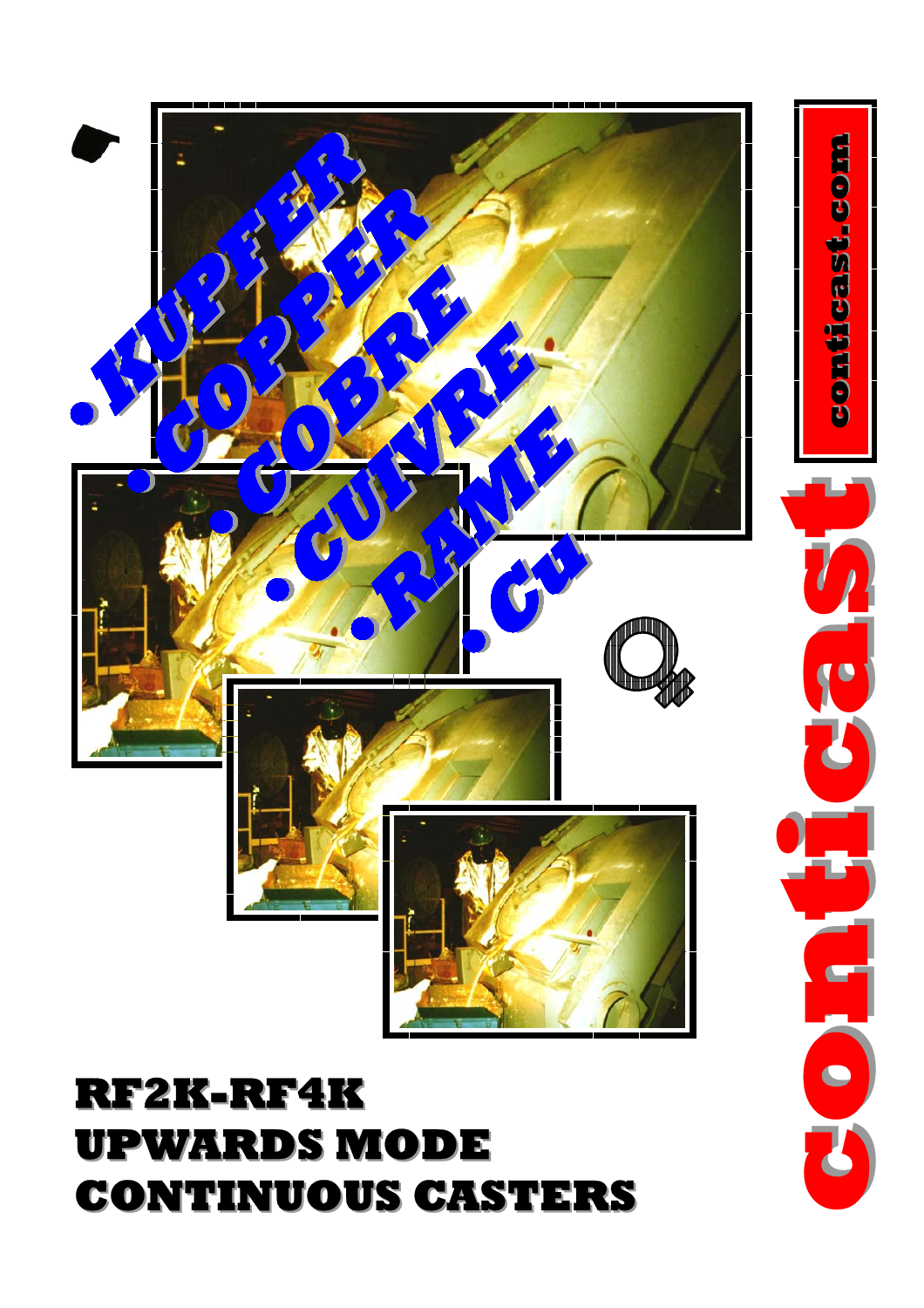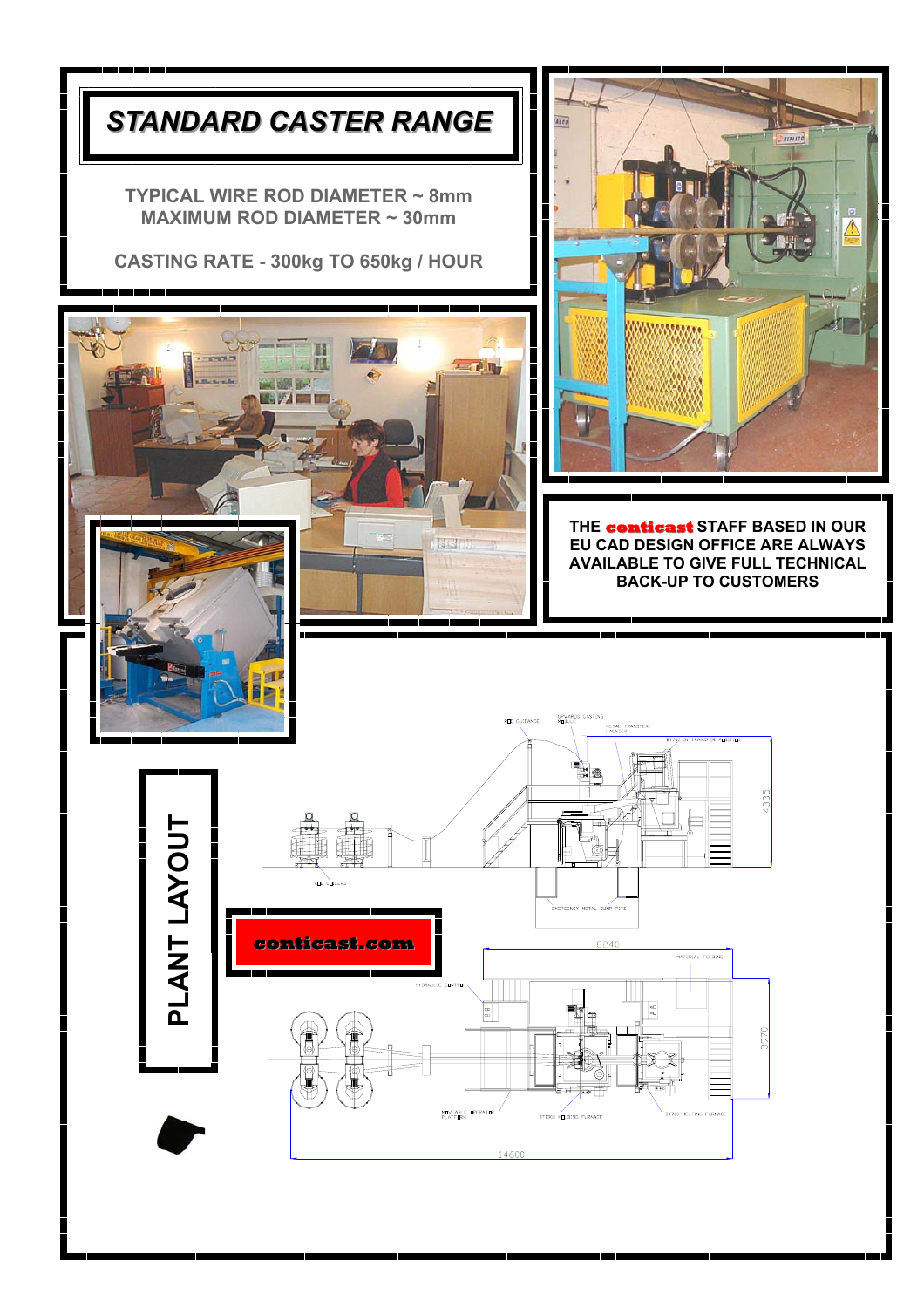

- **CHOICE OF FUELS: NATURAL GAS, OIL, LPG OR ELECTRIC**
- **LOW OPERATING COSTS**
- **EMPTYING FACILITY FOR RAPID CRUCIBLE EXCHANGE**
- **USER FRIENDLY**
- **TECHNICAL BACK-UP**
- **STANDARD MORGAN GROUP CRUCIBLES FOR MELTING & HOLDING FURNACES**
- **QUIET BURNER**
- **2000 or 4000 MT/YR OPTIONS**
- • **MULTI-STRAND**
- **RELIABLE STRAND HAUL OFF SYSTEM**
- **CONTROL PANEL WITH DIGITAL TEMPERATURE CONTROLLERS**
- **LOADING PLATFORM WITH ACCESS STEPS**
- **NO FOUNDATIONS REQUIRED**



**THE conticast conticast RF2K - 4K UPWARDS MODE CASTING UNITS HAVE BEEN DEVELOPED SO THEY CAN BE OPERATED AND MAINTAINED WITH MINIMAL TECHNICAL KNOWLEDGE** 

**SIMPLE FUEL BURNER SYSTEMS COMBINED WITH RELIABLE CONTROLS ENABLE PRODUCTION OF CONTINUOUSLY CAST Cu-OF COPPER AND ALLOY WIRE RODS IN ENVIRONMENTS WITH LIMITED INFRASTRUCTURE AND VARIABLE POWER SUPPLIES** 

## **conticast conticast UPWARDS MODE UPWARDS MODE CASTERS CASTERS**

FOR SMALL/MEDIUM SCALE PRODUCTION OF COPPER REDRAW WIRE RODS, TUBES AND SECTIONS IN PURE OXYGEN FREE COPPER AND COPPER ALLOYS

- COPPER / SILVER PHOSPHOR BRONZE
	-
- 
- 
- 
- GUNMETAL - ALUMINIUM BRONZE
- BRASSES NICKEL BRASS
- SILICON BRONZE TIN BRONZE

PLUS MANY OTHERS